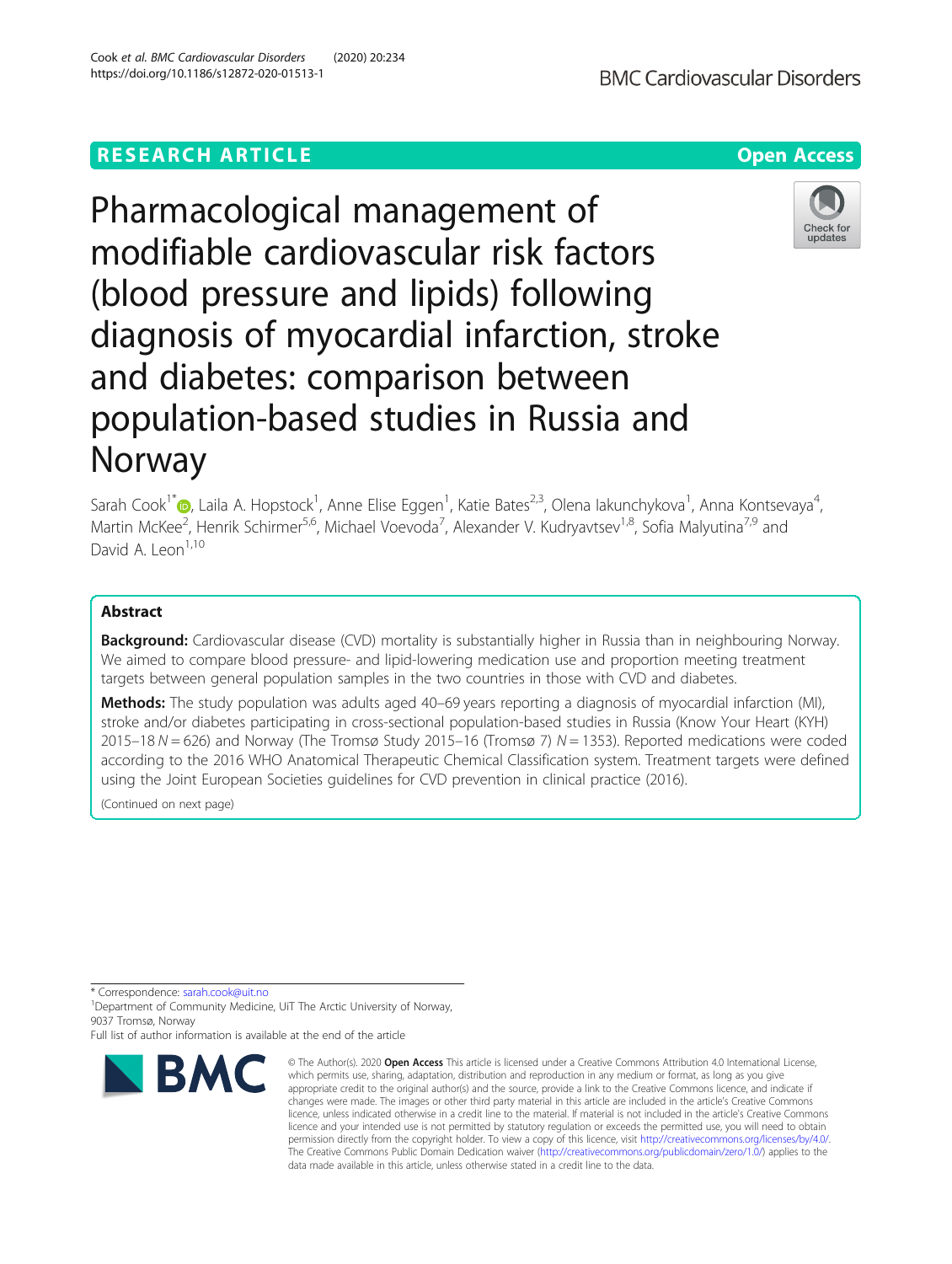#### (Continued from previous page)

Results: Age- and sex-standardized prevalence of use of lipid-lowering medications was higher in Tromsø 7 for all three conditions with a disproportionately large difference in those reporting MI (+ 48% (95% CI 39, 57%)). Proportion meeting treatment targets for LDL cholesterol was poor in both studies (age- and sex-standardized prevalence of control KYH vs Tromsø 7: MI 5.1% vs 10.1%; stroke 11.6% vs 5.8%; diabetes 24.9% vs 23.3%). Use of antihypertensive medication was higher in KYH for stroke (+40% (95% CI 30, 50%)) and diabetes (+27% (95% CI 19, 34%)) groups but approximately equal for the MI group (− 1% (95% CI -1, 1%)). Proportion meeting blood pressure targets was lower in KYH vs Tromsø 7 (MI 51.8% vs 76.3%; stroke 49.5% vs 69.6%; diabetes 51.9% vs 63.9%).

**Conclusions:** We identified different patterns of medication use in people with CVD and diabetes. However despite higher use of lipid-lowering medication in the Norwegian study treatment to target for total cholesterol was poor in both Russian and Norwegian studies. In contrast we found higher levels of use of antihypertensive medications in the Russian study but also that less participants met treatment targets for blood pressure. Further work should investigate what factors are responsible for this seeming paradox and how management of modifiable risk factors for secondary prevention could be improved.

Keywords: Secondary prevention, Russian Federation, Norway, Myocardial infarction, Stroke, Diabetes

#### Background

Cardiovascular disease (CVD) mortality is particularly high in Russia, [[1,](#page-10-0) [2](#page-10-0)] exceeding that in neighbouring Norway by a factor of four in 2015 [\[3](#page-10-0)]. Excess mortality in Russia contributes substantially to the CVD burden in Europe as a whole.

Management of modifiable risk factors such as high blood pressure and lipid levels following CVD diagnosis is crucial for long term prognosis [\[4](#page-10-0), [5\]](#page-10-0). This includes both lifestyle changes and pharmacological management with appropriate antihypertensive and lipid-lowering medications, and management of co-existing diabetes according to regularly updated European treatment guidelines [[5](#page-10-0)]. Management of blood pressure and lipid levels is also important in patients with diabetes to prevent CVD events.

EUROASPIRE IV [[4\]](#page-10-0) (2012–13) collected data from clinical centres in 24 European countries including Russia on management of CVD risk factors following hospitalisation with coronary heart disease. It showed that, although antihypertensive and lipid-lowering medications were widely used, control of these risk factors, particularly lipids, was sub-optimal across Europe. The three Russian centres achieved better control of blood pressure among those taking antihypertensive medication than other European centres, but had lower use of lipid-lowering medications and fewer patients reaching targets for cholesterol reduction [[6\]](#page-10-0). However, it is unlikely that the Russian EUROASPIRE clinical centres, all located within the Moscow oblast, are typical. The EUROSPIRE findings with respect to blood pressure control are inconsistent with data from Russian registries of CVD patients where levels of control were considerably lower [\[7](#page-10-0), [8](#page-10-0)]. Moreover a multi-centre population survey found that the use of lipid-lowering medication was substantially lower than found in EURO-ASPIRE IV [\[9\]](#page-10-0).

In the context of the extremely high levels of cardiovascular disease mortality in Russia we investigate here whether there are differences in secondary prevention (following myocardial infarction and stroke) and prevention in a high risk group (those with diabetes) between Russia and Norway, a neighbouring country with far lower CVD mortality, using population-based samples to capture real world practices.

#### **Methods**

The study population comprised individuals aged 40–69 years with a self-reported diagnosis of myocardial infarction (MI), stroke and/or diabetes and data on medication use who were taking part in the Know Your Heart Study [[10\]](#page-10-0) (KYH) conducted in two Russian cities (Arkhangelsk and Novosibirsk (2015–18)) and the seventh wave of the Tromsø Study (Tromsø 7) [[11\]](#page-10-0) conducted in the Norwegian city of Tromsø (2015–16). These studies were conducted in parallel as part of the Heart to Heart project aimed at understanding the reasons for very high rates of CVD mortality in Russia through comparisons between the Know Your Heart Study and Tromsø 7 study. Several aspects of data collection between the studies have been harmonized (including the ATC coding of medications, blood pressure measurement protocols and calibration of lipid measurements) providing a unique opportunity to compare the general population of both countries.

#### Definition of disease status

As this paper focuses on secondary prevention, participants needed to be aware of their diagnosis (thereby excluding those with silent MIs or undiagnosed diabetes). Therefore primary case definition was self-report of MI, stroke and/or diabetes, defined using the questions shown in Table [1.](#page-2-0)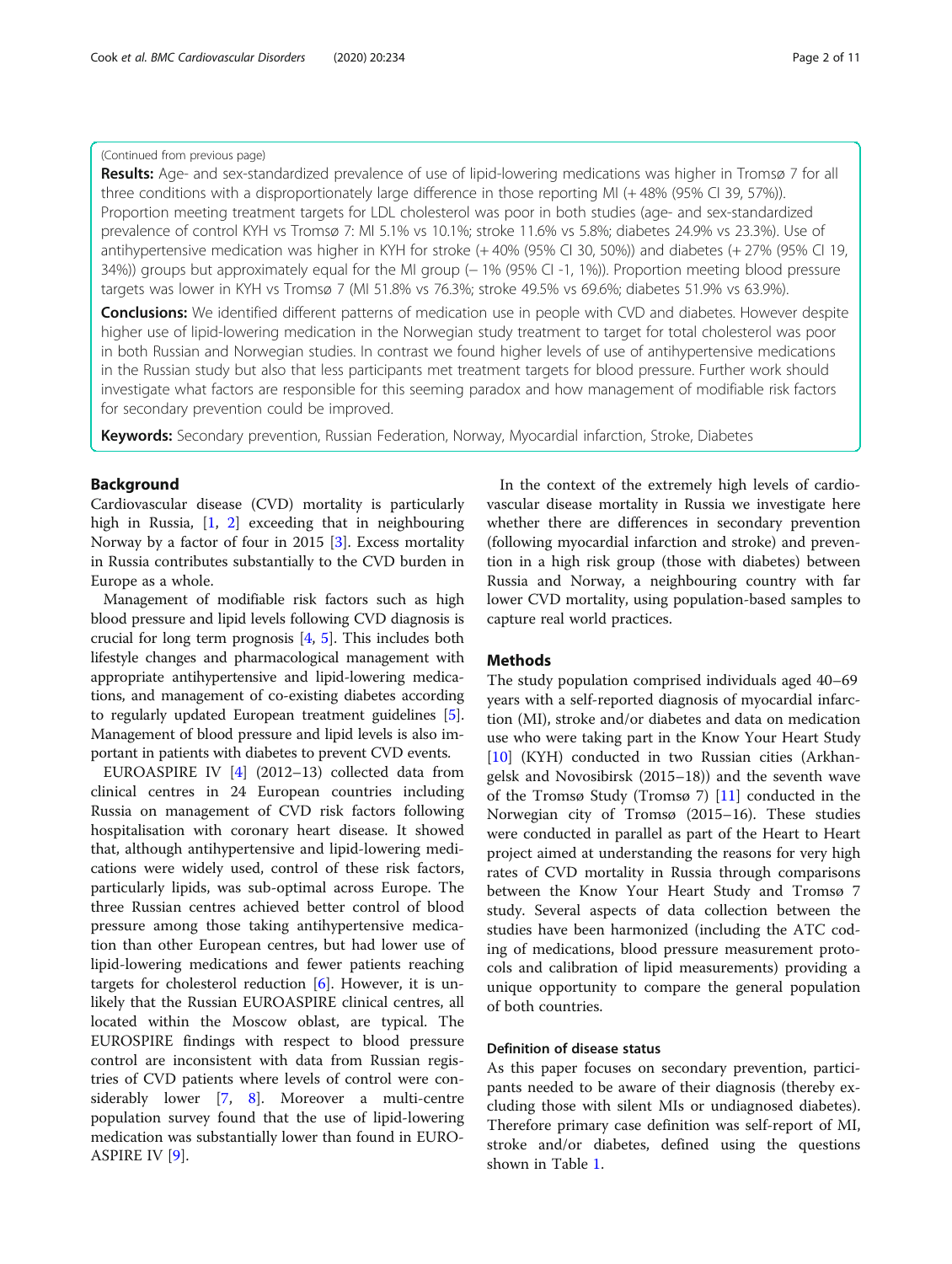<span id="page-2-0"></span>Table 1 Questions on self-reported morbidity and use of antihypertensive and lipid-lowering medication

|                                    | Know Your Heart (Russia)                                                                                                 | Tromsø 7 (Norway)                                                    |
|------------------------------------|--------------------------------------------------------------------------------------------------------------------------|----------------------------------------------------------------------|
| Self-reported<br>morbidity         | Have you ever been told by a doctor (been diagnosed) that you have heart<br>attack/myocardial infarction                 | Do you have, or have you had a heart attack?                         |
|                                    | Have you ever been told by a doctor (been diagnosed) that you have stroke                                                | Do you have, or have you had a cerebral<br>stroke/brain haemorrhage? |
|                                    | Have you ever been told by a doctor (been diagnosed) that you have diabetes                                              | Do you have, or have you had diabetes?                               |
| Self-reported use of<br>medication | Do you take your prescribed blood pressure medication every day? (asked only<br>to participants reporting hypertension)  | Do you use, or have you used blood pressure<br>lowering drugs?       |
|                                    | Do you take your prescribed cholesterol medication every day? (asked only to<br>participants reporting high cholesterol) | Do you use, or have you used cholesterol<br>lowering drugs?          |

We tested more specific case definitions for diabetes, restricting the sample to those who reported diabetes and medication for diabetes (International WHO Anatomical Therapeutic Chemical (ATC) codes: A10A, A10B). Since this case-definition could exclude some eligible individuals, such as those who control their diabetes with diet, this was only used in a sensitivity analysis of robustness of findings.

A subset of participants in KYH who attended a medical examination were also asked about diagnosis of MI in a second interview including whether they were hospitalised at the time of the event. Sensitivity analyses with a sample restricted to those in KYH reporting disease in both questionnaires and hospitalisation for MI were carried out to test the robustness of findings with a more specific case definition.

#### Pharmacological management of blood pressure and lipids

Both studies asked questions about use of antihypertensive and lipid-lowering medication (see Table 1) but there were differences in the procedures used.

In KYH, a baseline interview was administered by a trained interviewer. Participants who reported ever being diagnosed with hypertension were asked a series of questions about prescription and use of antihypertensive medication (Table 1). An equivalent set of questions were asked to those who reported ever having a diagnosis of high cholesterol. At the end of the interview all participants were invited to attend a health check to which they were asked to bring all their medications. Trained interviewers asked about current medication use and recorded the name, dose, indication and frequency of use of medications (up to 7 medications).

In Tromsø 7, self-adminstered questionnares given to all participants included questions about current or previous use of lipid-lowering and antihypertensives medications (Table 1). Next, participants were asked to state the name of all (prescription and non-prescription) medicines they had used regularly during the last 4 weeks (up to 20 medications). The questionnaire was checked

by a trained technician at the study site, and participants had to confirm if no medication use was reported.

For both studies, listed medications were coded using the International WHO Anatomical Therapeutic Chemical (ATC) classification system version 2016 [\[12\]](#page-10-0). Antihypertensive medication was defined as use of any medications within the ATC classes C02, C03, C07, C08 or C09. Although this classification could include medications prescribed for other indications this was considered appropriate given these medications have a therapeutic effect on blood pressure regardless of indication for treatment. Lipid-lowering medication was defined as use of any medications within the ATC class C10.

Given the focus here on comparing medication use between the studies, the main analyses are based on ATC codes alone. Sensitivity analyses were conducted using a broader definition of report of medication from ATC codes as above and/or self-reported use of antihypertensive or lipid-lowering medication (irrespective of whether a relevant medication was identified among the ATC codes) to investigate robustness of findings using a broader definition of medication use.

#### Blood pressure and lipid levels

Blood pressure was measured using automatic blood pressure monitors; OMRON 705 IT (OMRON Healthcare) in KYH, and Dinamap (ProCare 300, GE Healthcare) in Tromsø 7. In both studies three measurements were taken separated by 2 min seated rest. In our analyses the mean of second and third readings were used.

Lipid levels were measured using serum blood samples. In KYH participants were instructed not to eat for 4 h prior to the examination. Collection procedures are described in detail elsewhere [\[10\]](#page-10-0). LDL cholesterol (LDL-C) was measured using the enzymatic color test using AU 680 Chemistry System Beckman Coulter devices at a central laboratory in Moscow. In Tromsø 7 participants were non-fasting. Blood samples collected in SST tubes were left for 30 min at room temperature, then centrifuged within 1 h for 10 min at 2000 g. Analyses were done within the same day at Department of Laboratory Medicine at the University Hospital of North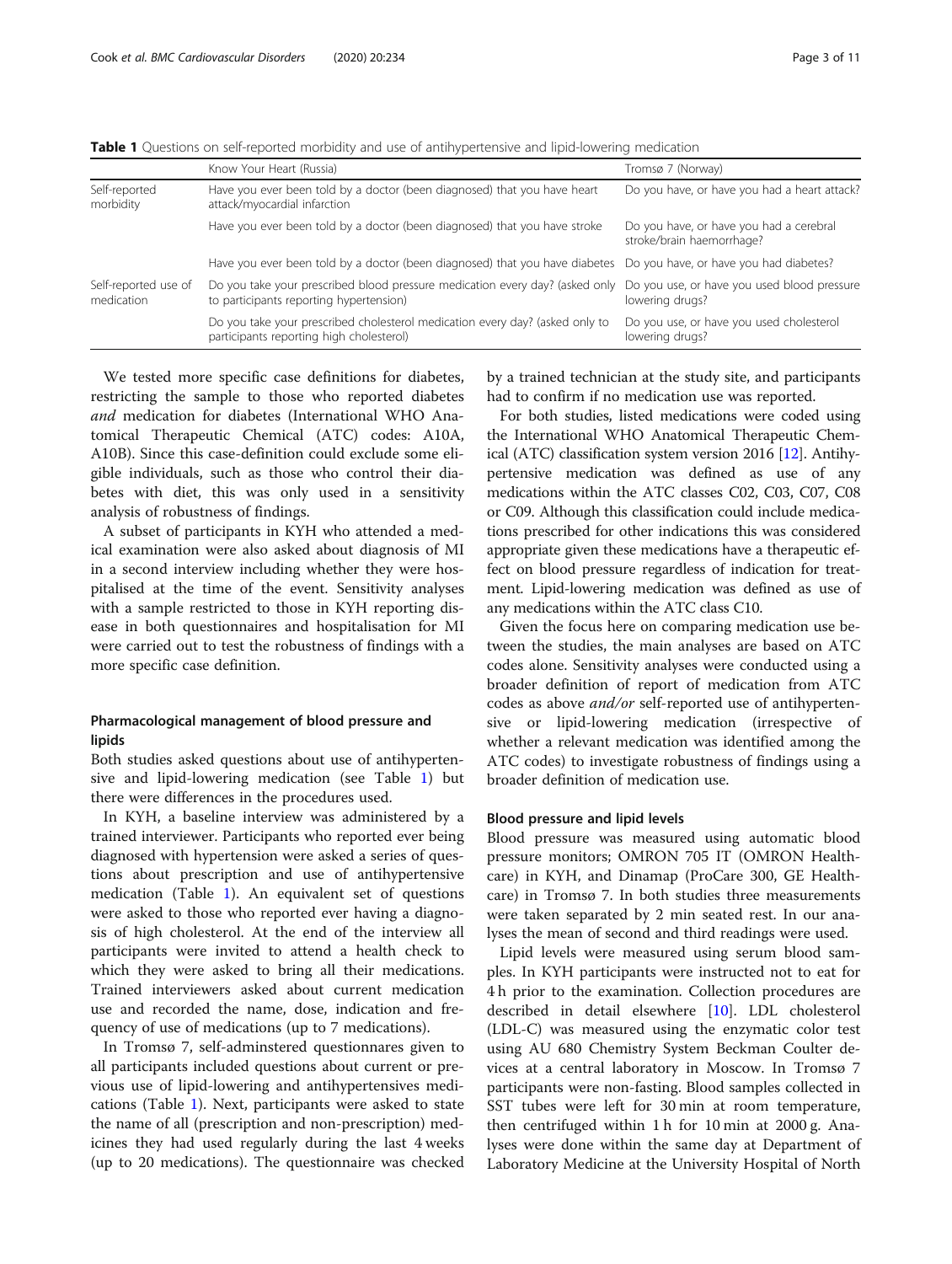Norway, Tromsø. LDL-C was measured using homogeneous enzymatic color method using Cobas 8000 Roche devices. Given there were differences in laboratory methods in terms of analytic methods and devices a calibration study was performed comparing measurement of LDL-C in both laboratories on a subset of the same samples. In accordance with the results, KYH LDL-C levels were shifted by using the equation: LDL-C post calibra- $\text{tion} = -0.66 + 1.11 \text{ (LDL-C pre-calibration)}.$ 

Targets for control of blood pressure and lipids were taken from the 2016 Joint European Societies guidelines for CVD prevention in clinical practice [[5\]](#page-10-0).

The treatment target for blood pressure was defined as < 140 mmHg systolic blood pressure (SBP) and < 90 mmHg diastolic blood pressure (DBP). Treatment guidelines for control of blood pressure in people with diabetes are markedly inconsistent between and within countries. Here, in participants reporting diabetes and a previous MI/stroke (at high risk of CVD), the more stringent target of < 130 mmHg SBP and < 80 mmHg DBP was used for blood pressure.

Meeting treatment targets for lipid levels was defined as  $LDL-C < 1.8$  mmol/L (very high risk) for participants reporting MI, stroke, or diabetes with co-morbid MI/ stroke and < 2.6 mmol/L (high risk) for participants with diabetes but no prior MI/stroke [[5\]](#page-10-0).

We also investigated prevalence of higher risk factor levels of LDL-C  $\geq$  4.0 mmol/L, SBP  $\geq$ 160 mmHg or DBP ≥100 mmHg.

#### Covariates

We adjusted for key socio-demographic indicators comparable between the two studies (age, sex and education). Education was coded into three categories (lower, middle and higher) based on the education system within each country. In KYH these groups were lower (incomplete secondary and vocational no secondary), middle (complete secondary, vocational and secondary, specialised secondary) and higher (incomplete higher, higher) education. For Tromsø 7, these were lower (primary) middle (upper secondary) and higher (university/university college) education.

As the standard of medical management of people with prior MI, stroke or diabetes might explain differences between Norway and Russia we used a simple proxy to investigate whether differences were explained by differential health care use: whether participants had visited a doctor in the past 12 months. In KYH, this was any visit to a primary care (district) physician/polyclinic cardiologist/other polyclinic specialist/hospital cardiologist or other hospital doctor. In Tromsø 7, this was any visit to a general practitioner/hospital outpatient clinic or medical specialist other than a general practitioner. Visits to psychiatrists or psychologists were not included given our focus on community CVD treatment.

#### Analysis

First in descriptive analyses we compared patterns of medication use by study for each condition in terms of 1) prevalence of use of antihypertensive and lipidlowering medication and 2) prevalence of blood pressure and lipids controlled to treatment guidelines. Prevalences were directly standardised by age and sex to the European 2013 standard population. Then separate multivariable logistic regression models were fitted for each outcome, with incremental adjustments for a) age and sex b) education, and c) visiting a doctor in the past 12 months. The exposure in each model was study using KYH as the reference group.

All analyses were conducted using Stata version 15 [\[13](#page-10-0)].

#### Results

The characteristics of the participants by condition and study are shown in Table [2.](#page-4-0) The proportion of participants reporting at least two of the three conditions was higher in KYH than in Tromsø 7. The proportion of participants who visited a doctor in the past 12 months was high in KYH (> 80% for all conditions) but even higher in Tromsø 7 (> 90% for all conditions).

#### Use of lipid-lowering and antihypertensive medications

The age and sex-standardised prevalence of use of lipidlowering and antihypertensive medications by study are shown in Figs. [1](#page-5-0) and [2.](#page-6-0) Prevalences are shown for both ATC codes and for self-reported use but with no specific medication listed.

Using the ATC code definition, use of lipid-lowering medications was higher in Tromsø 7 for all three conditions but with an especially large difference in those reporting MI. Use of medications differed markedly by disease category in Tromsø 7, with much higher proportion of those with MI using lipid-lowering medications than those with stroke or diabetes. This striking difference was not seen in KYH. When broadening the definition of medication use to include those with self-reported use but no ATC code the large between study differences among participants with MI remained, but the differences for stroke and diabetes narrowed. This was due to a higher proportion of participants in KYH reporting use of lipidlowering medication but with no medication listed.

The prevalence of antihypertensive medication use was similar in KYH and Tromsø 7 for those with MI, but substantially higher in KYH than Tromsø 7 for those with stroke and diabetes. These findings were robust to the definition of medication use.

The between study differences in medication use remained after adjustment for education and visiting a doctor in the past 12 months but with some attenuation of odds ratios for lipid-lowering medication after adjust-ment for visiting a doctor (Tables [3](#page-7-0) and [4](#page-8-0)).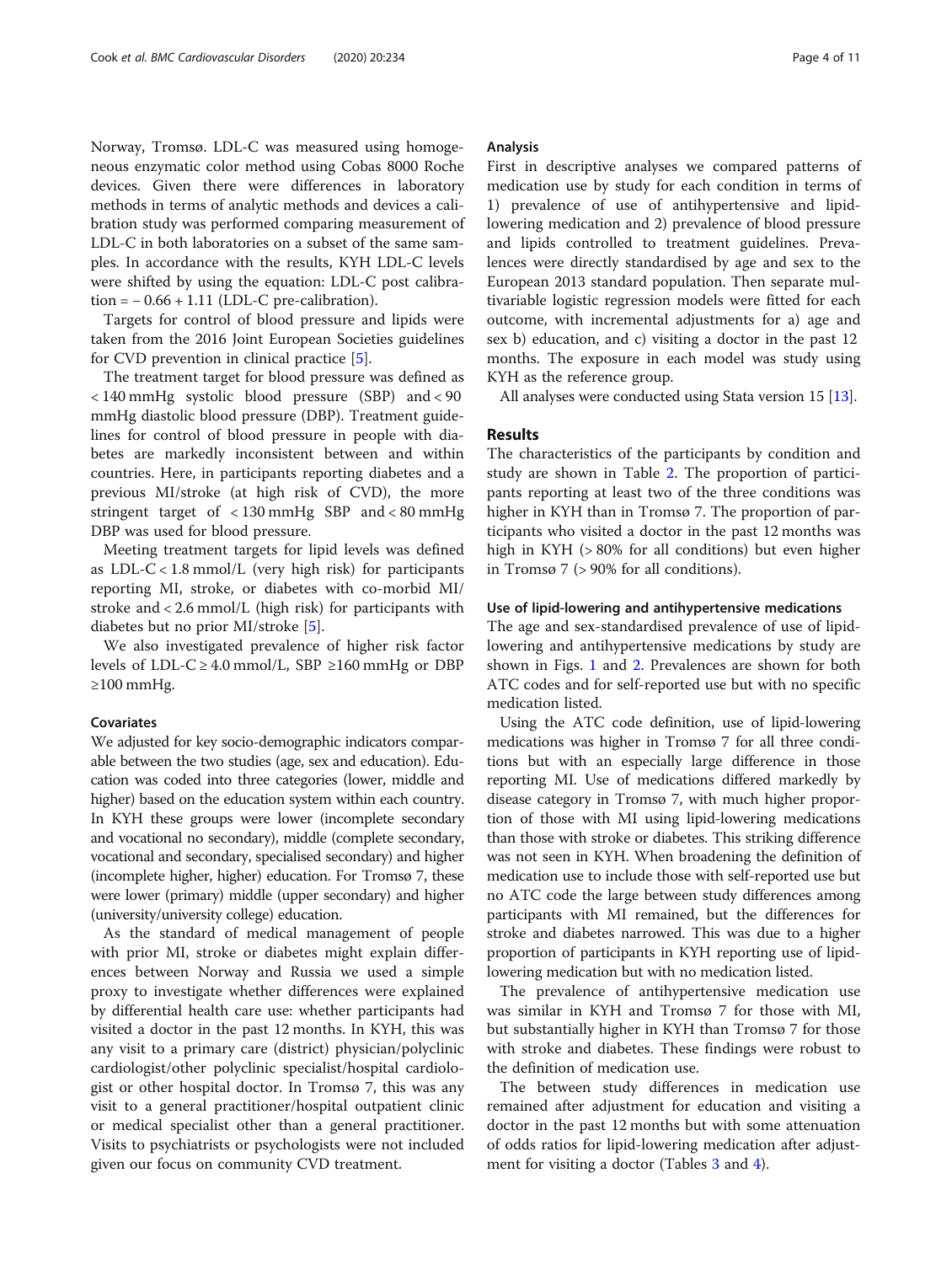|                                                  |                      |                          | Myocardial Infarction |                          |                | Stroke                   |                        |                |                        | Diabetes                 |                |                          |                |
|--------------------------------------------------|----------------------|--------------------------|-----------------------|--------------------------|----------------|--------------------------|------------------------|----------------|------------------------|--------------------------|----------------|--------------------------|----------------|
|                                                  |                      | <b>KYH</b>               |                       | Tromsø 7                 |                | <b>KYH</b>               |                        | Tromsø 7       |                        | <b>KYH</b>               |                | Tromsø 7                 |                |
|                                                  |                      | $\mathsf{N}$             | (96)                  | $\mathbb N$              | (% )           | $\mathbb N$              | (96)                   | N              | (% )                   | N                        | (% )           | $\mathsf{N}$             | (% )           |
| Total                                            |                      | 240                      | (100)                 | 376                      | (100)          | 144                      | (100)                  | 309            | (100)                  | 341                      | (100)          | 792                      | (100)          |
| Age                                              | $40 - 49$            | 17                       | (7.1)                 | 31                       | (8.2)          | 9                        | (6.3)                  | 47             | (15.2)                 | 34                       | (10.0)         | 185                      | (23.4)         |
|                                                  | $50 - 59$            | 66                       | (27.5)                | 106                      | (28.2)         | 43                       | (29.9)                 | 92             | (29.8)                 | 83                       | (24.3)         | 253                      | (31.9)         |
|                                                  | $60 - 69$            | 157                      | (65.4)                | 239                      | (63.6)         | 93                       | (63.9)                 | 170            | (55.0)                 | 224                      | (65.7)         | 354                      | (44.7)         |
| Sex                                              | Female               | 101                      | (42.1)                | 62                       | (16.5)         | 70                       | (48.6)                 | 127            | (41.1)                 | 222                      | (65.1)         | 368                      | (46.5)         |
|                                                  | Male                 | 139                      | (57.9)                | 314                      | (83.5)         | 74                       | (51.4)                 | 182            | (58.9)                 | 119                      | (34.9)         | 424                      | (53.5)         |
| Educational level                                | Lower                | 27                       | (11.3)                | 114                      | (31.1)         | 15                       | (10.4)                 | 82             | (27.3)                 | 28                       | (8.2)          | 220                      | (28.2)         |
|                                                  | Middle               | 143                      | (59.6)                | 121                      | (33.0)         | 85                       | (59.0)                 | 102            | (34.0)                 | 205                      | (60.1)         | 248                      | (31.8)         |
|                                                  | Higher               | 70                       | (29.2)                | 132                      | (36.0)         | 44                       | (30.6)                 | 116            | (38.7)                 | 108                      | (31.7)         | 312                      | (40.0)         |
|                                                  | Missing              | $\mathbf 0$              |                       | 9                        |                | $\mathbf{0}$             |                        | 9              |                        | $\circ$                  |                | 12                       |                |
| Visited Doctor in                                | Yes                  | 193                      | (80.4)                | 95.1                     | (95.1)         | 121                      | (84.0)                 | 281            | (91.8)                 | 300                      | (88.0)         | 750                      | (95.4)         |
| past 12 months                                   | Missing              | 0                        |                       | 7                        |                | $\mathbf 0$              |                        | 3              |                        | 0                        |                | 6                        |                |
| Smoking status                                   | Never                | 90                       | (37.8)                | 79                       | (21.4)         | 63                       | (43.8)                 | 79             | (26.2)                 | 179                      | (52.5)         | 276                      | (35.6)         |
|                                                  | Ex-smoker            | 71                       | (29.8)                | 218                      | (58.9)         | 43                       | (29.9)                 | 165            | (54.6)                 | 99                       | (29.0)         | 379                      | (48.8)         |
|                                                  | Current<br>smoker    | 77                       | (32.4)                | 73                       | (19.7)         | 38                       | (26.4)                 | 58             | (19.2)                 | 63                       | (18.5)         | 121                      | (15.6)         |
|                                                  | Missing              | $\overline{2}$           |                       | 6                        |                | $\mathbf 0$              |                        | 7              |                        | $\mathcal O$             |                | 16                       |                |
| Co-morbid MI                                     | Yes                  | $\overline{\phantom{a}}$ |                       | $\overline{\phantom{0}}$ |                | 39                       | (27.1)                 | 31             | (11.0)                 | 40                       | (11.8)         | 61                       | (8.2)          |
|                                                  | Missing              | $\overline{a}$           |                       | $\overline{a}$           |                | $\mathbf{0}$             |                        | 26             |                        | $\mathbf{1}$             |                | 47                       |                |
| Co-morbid stroke                                 | Yes                  | 39                       | (16.3)                | 31                       | (8.8)          | $\overline{\phantom{a}}$ |                        | L.             |                        | 32                       | (9.4)          | 39                       | (5.3)          |
|                                                  | Missing              | 0                        |                       | 22                       |                | $\overline{\phantom{a}}$ |                        | $\overline{a}$ | $\overline{a}$         | 0                        |                | 50                       |                |
| Co-morbid                                        | Yes                  | 40                       | (16.7)                | 61                       | (17.2)         | 32                       | (22.2)                 | 39             | (13.5)                 |                          |                |                          |                |
| diabetes                                         | Missing              | $\mathbf 0$              |                       | 21                       |                | $\boldsymbol{0}$         |                        | 21             |                        | $\overline{\phantom{0}}$ |                | $\overline{\phantom{0}}$ |                |
| Any Co<br>morbidity <sup>a</sup>                 | Yes                  | 67                       | (27.9)                | 85                       | (22.6)         | 59                       | (41.0)                 | 63             | (20.4)                 | 60                       | (17.6)         | 93                       | (11.7)         |
| Mean Blood<br>pressure (95% CI) <sup>c</sup>     | SBP                  | 136.6                    | (133.2, 139.9)        | 125.6                    | (122.5, 128.6) | 136.7                    | $(133.3, 140.1)$ 127.8 |                | $(125.5, 130.1)$ 137.0 |                          | (133.9, 140.1) | 131.6                    | (130.4, 132.8) |
|                                                  | <b>DBP</b>           | 85.2                     | (83.1, 87.3)          | 75.1                     | (73.4, 76.8)   | 84.3                     | (82.7, 85.8)           | 76.2           | (74.8, 77.6)           | 85.0                     | (83.3, 86.8)   | 76.4                     | (75.8, 77.1)   |
|                                                  | Missing              | $\mathbf{1}$             |                       | $\mathbf{1}$             |                | 3                        |                        | 2              |                        | $\overline{2}$           |                | 3                        |                |
| Mean Cholesterol<br>Levels (95% CI) $^{\rm b,c}$ | Total<br>cholesterol | 5.3                      | (5.1, 5.4)            | 4.5                      | (4.3, 4.7)     | 5.2                      | (5.0, 5.4)             | 5.0            | (4.9, 5.2)             | 5.1                      | (4.9, 5.3)     | 5.1                      | (5.0, 5.2)     |
|                                                  | LDL-C                | 3.4                      | (3.3, 3.6)            | 2.8                      | (2.6, 3.0)     | 3.3                      | (3.1, 3.5)             | 3.2            | (3.0, 3.3)             | 3.2                      | (3.1, 3.4)     | 3.3                      | (3.2, 3.3)     |
|                                                  | Missing              | $\overline{4}$           |                       | 3                        |                | $\mathbf{1}$             |                        | $\overline{2}$ |                        | $\overline{7}$           |                | 6                        |                |
| Mean HbA1c                                       |                      | 6.0                      | (5.9, 6.2)            | 6.0                      | (5.9, 6.2)     | 6.1                      | (6.0, 6.3)             | 5.9            | (5.7, 6.0)             | 7.4                      | (7.1, 7.6)     | 7.3                      | (7.2.7.4)      |
| (95% CI)b, c                                     | Missing              | 5                        |                       | 8                        |                | 3                        |                        | 5              |                        | $\overline{7}$           |                | 14                       |                |
| Mean Body mass<br>index<br>$(95\% \text{ Cl})^c$ |                      | 30.2                     | (6.4)                 | 29.1                     | (4.3)          | 29.6                     | (6.0)                  | 27.7           | (4.2)                  | 32.8                     | (6.2)          | 30.2                     | (5.2)          |
|                                                  | Missing              | $\mathbf{1}$             |                       | $\mathbf{1}$             |                | $\mathbf{1}$             |                        | 5              |                        | 3                        |                | $\overline{4}$           |                |

<span id="page-4-0"></span>Table 2 Characteristics of participants with myocardial infarction, stroke and diabetes in Know Your Heart (KYH) and Tromsø 7

<sup>a</sup>Two or more conditions of MI, stroke or diabetes

b KYH values calibrated to account for differences in laboratory measurements between studies<br><sup>c</sup> Mean values standardized for age and sex to 2013 European standard population

#### Between study differences in meeting treatment guidelines for lipids and blood pressure

The proportion meeting treatment targets for lipid levels in each study is shown in Table [3](#page-7-0). The majority of participants in each study had LDL-C levels which did not meet treatment targets. Proportion meeting treatment targets for LDL-

C did not differ between the two studies in individuals with any of the conditions either in the total population or among those on medication. The exception to this was those with stroke where among those on medication a higher proportion met treatment targets in the KYH group, however it should be noted this sub-group only included 43 participants.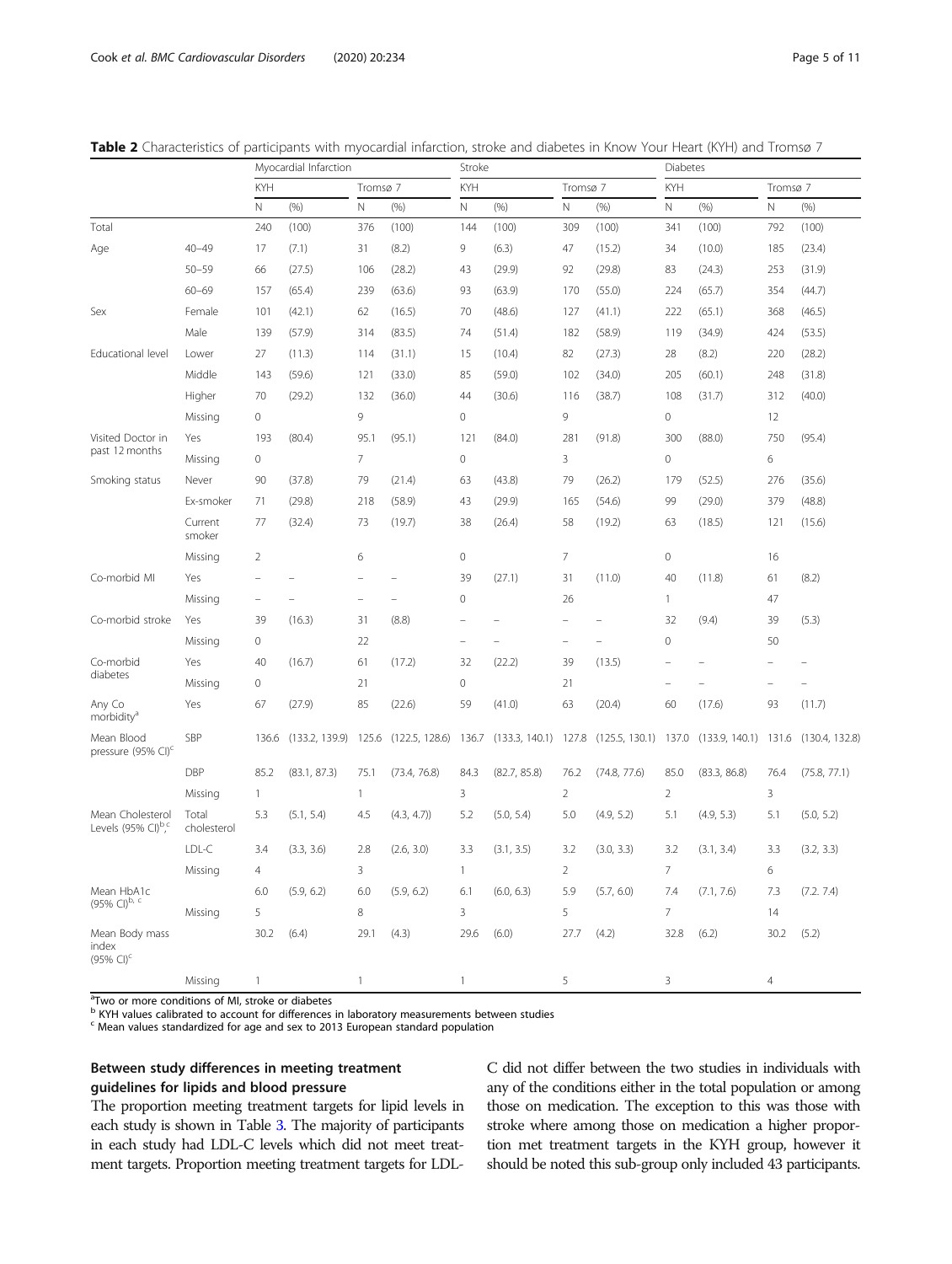<span id="page-5-0"></span>

The prevalence of LDL-C  $\geq$  4.0 mmol/L was higher in KYH than Tromsø 7 for all three conditions with the largest magnitude of effect in those with MI or stroke (Table [3\)](#page-7-0).

Proportion meeting treatment targets for blood pressure in each study is shown in Table [4.](#page-8-0) Despite higher use of antihypertensive medication in KYH, more participants met the treatment guidelines in Tromsø 7 for all conditions. For MI and stroke, the odds ratios (comparing Tromsø 7 and KYH) were similar (2–3 times higher) whether considering all participants or when restricted to those on medication. Among those with diabetes, the odd ratios were smaller and confidence intervals crossed 1 when restricting analyses to those on medication. The prevalence of SBP ≥160 mmHg or DBP ≥100 mmHg was higher in KYH than Tromsø 7 for all conditions.

Adjustment for education and visiting a doctor did not explain the between study differences.

#### Sensitivity analyses with more specific case definition

Sensitivity analyses showed that more specific case definitions of diabetes for KYH and Tromsø 7 (Supplementary Table [1](#page-9-0)) and MI for KYH (Supplementary Table [2](#page-9-0)) made no material difference.

#### **Discussion**

In this paper we have compared the pharmacological management of modifiable CVD risk factors between participants reporting MI, stroke, and diabetes in two population-based studies conducted in Russia and Norway.

The use of lipid-lowering medications was higher in Tromsø 7, with a particularly large difference among those with a history of MI. Reduction of LDL-C to the guidelines was very low in both countries (age and sex standardized prevalence of control: MI 5.1% vs 10.1% stroke 11.6% vs 5.8% diabetes 24.9% vs 23.3%). Conversely the use of antihypertensive medications was lower in Tromsø 7. Despite this, the proportion meeting treatment targets for blood pressure was lower in KYH than Tromsø 7 for all conditions (age and sex standardized prevalence of control: MI 51.8% vs 76.3% stroke 49.5% vs 69.6% diabetes 72.2% vs 45.5%).

It is important that the very high levels of use of antihypertensive medications in KYH were not reflected in lower blood pressures. Further investigation is need to explain this but it may reflect, in part, differences in how people obtain medication in Russia compared to Norway. In Russia antihypertensive and lipid-lowering medications can be obtained from pharmacies without a prescription so high levels of medication use do not necessarily reflect equivalent levels of monitoring by a health professional. Also, medication use was assessed by participants' reports of what medications they were using and we have not assessed adherence to medication. Intermittent use of medication (for example only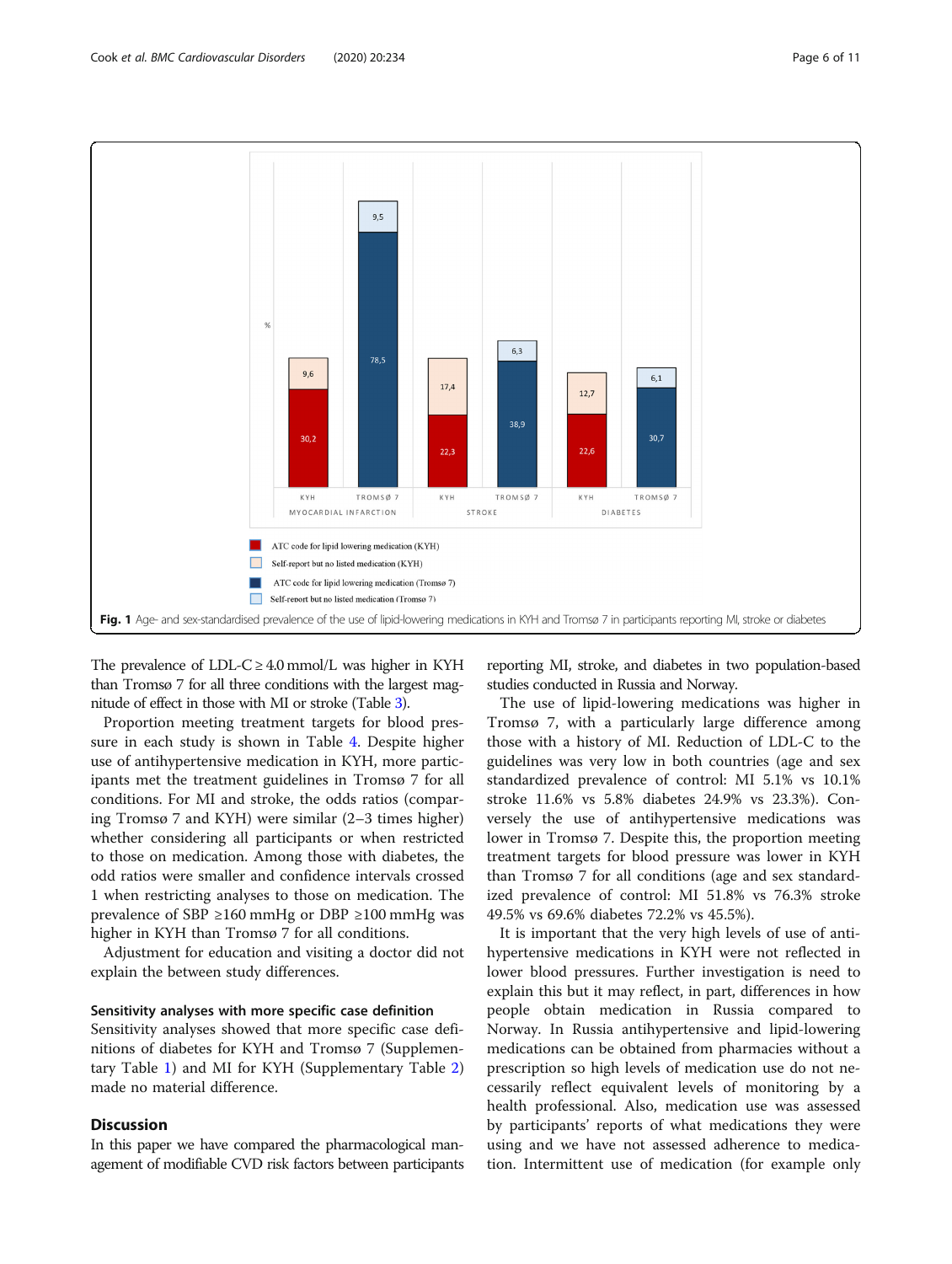<span id="page-6-0"></span>

when feeling unwell) could be a factor in poor levels of control. There may be other reasons for poor blood pressure control in Russia, such as a co-morbid chronic kidney disease, which need to be investigated.

Here we have investigated pharmacological management in a general population setting reflecting what actually happens in practice. Our findings can be contrasted with EURO-ASPIRE IV [\[4\]](#page-10-0) which took place in a controlled clinical setting. EUROASPIRE IV participants were hospital patients where the quality of care may plausibly be higher than in the general population. Compared to EUROASPIRE IV the ageand sex-standardised prevalence of use of antihypertensive medications (78.1%) was similar in the MI participants using the broader definition of medication use in both Tromsø 7(73.3%) and KYH (78.7%). With this definition use of lipidlowering medications was also similar in EUROASPIRE IV (86.6%) to Tromsø 7 (88.0%) while in KYH even with the broad definition of medication use this was only 39.8%. This is lower than the Russian EUROASPIRE IV centres where 74.6% of participants were taking statins [\[6\]](#page-10-0). This discrepancy could be an indicator of regional variation in secondary prevention of CVD within Russia. The EUROASPIRE centres were all within the Moscow oblast and included specialized clinical centres where adherence to treatment guidelines may be higher than found throughout the whole country. In a population survey in 13 regions of the Russian Federation

(2012–2013) only 40.0% of males and 28.1% of females with history of MI were taking statins (for stroke patients these numbers were 13.9 and 15.7%, for diabetes 12.2 and 12.7%) [[9](#page-10-0)]. However our finding that the target of LDL-C <  $1.8$ mmol/L was not met in the majority of participants even in the Norwegian MI group is consistent with EUROASPIRE IV  $(80.5\% \geq 1.8 \text{ mmol/L})$  reflecting both the difficulty in achieving this target and a general need for more intensive lipid management in high risk groups throughout Europe.

This study has some limitations: firstly the number of participants in each disease group was small. This was reduced further when restricting to those taking medication. Despite low power, there was strong evidence of large between study differences in medication use and proportion meeting treatment guidelines that are unlikely to be explained by chance.

Secondly, definitions of disease status and medication use were self-reported and subject to potential misclassification, with some differences in methodology in the two studies. Literature on reporting of self-reported medication use compared to electronic registry data suggests high validity for CVD medications  $[14–16]$  $[14–16]$  $[14–16]$  $[14–16]$ . Here we examined the impact of different definitions of medication use and found the substantive findings remained the same. Literature on the validity of self-reported CVD morbidities, including validation of self-reported stroke in a previous wave of the Tromsø Study [[17\]](#page-10-0) suggests that these are specific but not sensitive, with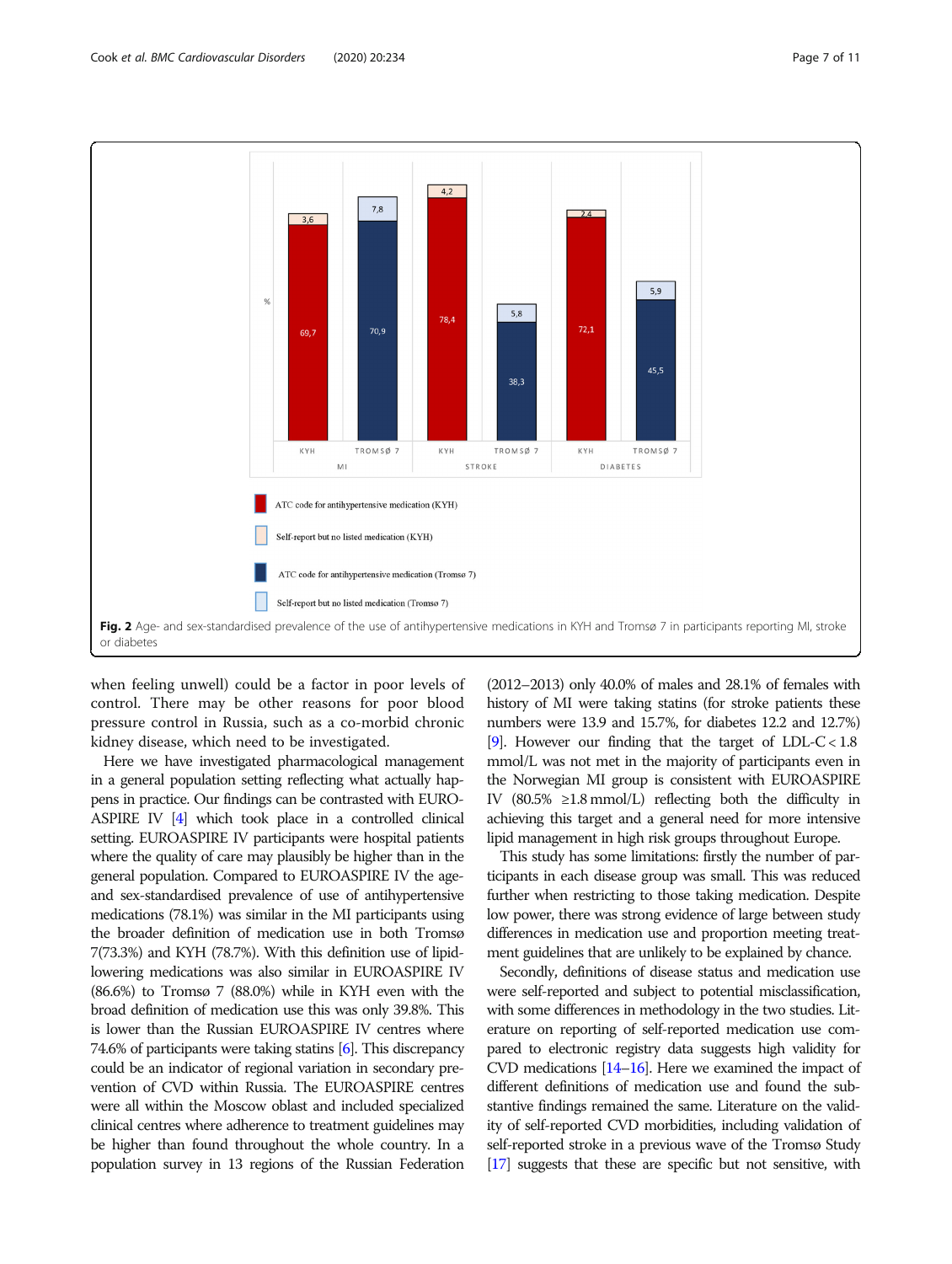<span id="page-7-0"></span>

|        | IS CONSIDERED IN A PORT IN THE RESERVED OF THE PROPERTY OF THE PROPERTY OF THE PROPERTY OF THE RESERVED OF THE PROPERTY OF THE PROPERTY OF THE PROPERTY OF THE PROPERTY OF THE PROPERTY OF THE PROPERTY OF THE PROPERTY OF THE | H         |                                            | $Troms\varnothing$ |                                            | OR <sup>c</sup> (Tromsø 7/KYH) adjusted                                                                                                                                                                                                                                                                      | OR <sup>c</sup> (Tromsø 7/KYH) adjusted for | OR <sup>c</sup> (Tromsø 7/KYH) adjusted for age,                       |
|--------|--------------------------------------------------------------------------------------------------------------------------------------------------------------------------------------------------------------------------------|-----------|--------------------------------------------|--------------------|--------------------------------------------|--------------------------------------------------------------------------------------------------------------------------------------------------------------------------------------------------------------------------------------------------------------------------------------------------------------|---------------------------------------------|------------------------------------------------------------------------|
|        |                                                                                                                                                                                                                                | n/total N | standardised % <sup>a</sup><br>Age and sex | n/total N          | standardised % <sup>a</sup><br>Age and sex | for age and sex (95% CI)                                                                                                                                                                                                                                                                                     | age, sex and education (95% Cl)             | sex, education and visiting a doctor<br>in the past 12 months (95% CI) |
| ₹      | Use of lipid-lowering<br>medication                                                                                                                                                                                            | 91/236    | 30.2                                       | 270/373            | 78.5                                       | 4.23 (2.94, 6.08)                                                                                                                                                                                                                                                                                            | 4.34 (2.97, 6.36)                           | 3.94 (2.67, 5.81)                                                      |
|        | Meets treatment target for<br>lipid levels <sup>b</sup>                                                                                                                                                                        | 36/236    | $\overline{5}$                             | 41/332             | 10.1                                       | 1.52 (0.80,2.88)                                                                                                                                                                                                                                                                                             | 1.33 (0.68, 2.58)                           | 1.29 (0.65, 2.53)                                                      |
|        | Meets treatment target for<br>lipid levels <sup>b</sup><br>and on medication                                                                                                                                                   | 27/91     | 10.9                                       | 32/270             | 10.9                                       | 0.87(0.41, 1.84)                                                                                                                                                                                                                                                                                             | 0.77(0.35, 1.67)                            | 0.75(0.34, 1.64)                                                       |
|        | LDL-C24mmol/L                                                                                                                                                                                                                  | 48/236    | 24.2                                       | 43/373             | 10.0                                       | 0.44 (0.27, 0.69)                                                                                                                                                                                                                                                                                            | 0.44 (0.27, 0.72)                           | 0.47 (0.29, 0.77)                                                      |
| Stroke | Use of lipid-lowering<br>medication                                                                                                                                                                                            | 43/143    | 22.3                                       | 144/307            | 38.9                                       | 2.31 (1.49, 3.58)                                                                                                                                                                                                                                                                                            | 2.20(1.40, 3.47)                            | 2.08 (1.31, 3.28)                                                      |
|        | Meets treatment target for<br>lipid levels <sup>b</sup>                                                                                                                                                                        | 25/143    | 11.6                                       | 21/307             | 5.8                                        | 0.61 (0.30, 1.28)                                                                                                                                                                                                                                                                                            | 0.62(0.29, 1.33)                            | 0.60 (0.28, 1.28)                                                      |
|        | Meets treatment target for<br>lipid levels <sup>b</sup> and on<br>medication                                                                                                                                                   | 21/43     | 41.9                                       | 17/144             | 9.2                                        | 0.25 (0.10, 0.59)                                                                                                                                                                                                                                                                                            | 0.25(0.10, 0.65)                            | 0.25 (0.10, 0.65)                                                      |
|        | LDL-C24mmol/L                                                                                                                                                                                                                  | 29/143    | 29.7                                       | 48/307             | 19.9                                       | 0.24 (0.15, 0.39)                                                                                                                                                                                                                                                                                            | 0.20(0.12, 0.34)                            | 0.20(0.12, 0.34)                                                       |
|        | Diabetes Use of lipid-lowering<br>medication                                                                                                                                                                                   | 88/336    | 22.6                                       | 272/786            | 30.7                                       | 1.78 (1.32, 2.40)                                                                                                                                                                                                                                                                                            | 1.71(1.25, 2.34)                            | 1.66 (1.21, 2.28)                                                      |
|        | Meets treatment target for<br>lipid levels <sup>b</sup>                                                                                                                                                                        | 118/336   | 24.9                                       | 191/786            | 23.3                                       | 1.01 (0.74, 1.39)                                                                                                                                                                                                                                                                                            | 1.01(0.73, 1.40)                            | 1.00(0.72, 1.40)                                                       |
|        | Meets treatment target for<br>lipid levels <sup>b</sup> and on<br>medication                                                                                                                                                   | 56/88     | 33.3                                       | 112/272 42.7       |                                            | 0.83(0.50, 1.37)                                                                                                                                                                                                                                                                                             | 0.85(0.50, 1.44)                            | 0.86(0.51, 1.45)                                                       |
|        | LDL-C24mmol/L                                                                                                                                                                                                                  | 64/336    | 21.5                                       | 182/786            | 23.7                                       | 0.46 (0.28, 0.75)                                                                                                                                                                                                                                                                                            | 0.40 (0.23, 0.68)                           | 0.40 (0.23, 0.68)                                                      |
|        | Excluding those with missing data on education or visiting a doctor in the past 12 months                                                                                                                                      |           |                                            |                    |                                            | Treatment targets LDL-C < 1. 8 mmol/L for M//stroke and diabetes with co-morbid stroke/ MI and < 2.6 mmol/L for diabetes with no co-morbid stroke/MI<br><sup>a</sup> Denominator is participants with included data on LDL-C (LDL-C missing for 9 participants in Know Your Heart; 10 participants Tromsø 7. |                                             |                                                                        |

ets for lipids by study Table 3 Differences in use of lipid-lowering medication and meeting treatment targets for lipids by study  $\ddot{\zeta}$  $- + + \sim$ and me modication Table 3 Differences in use of linid-lowering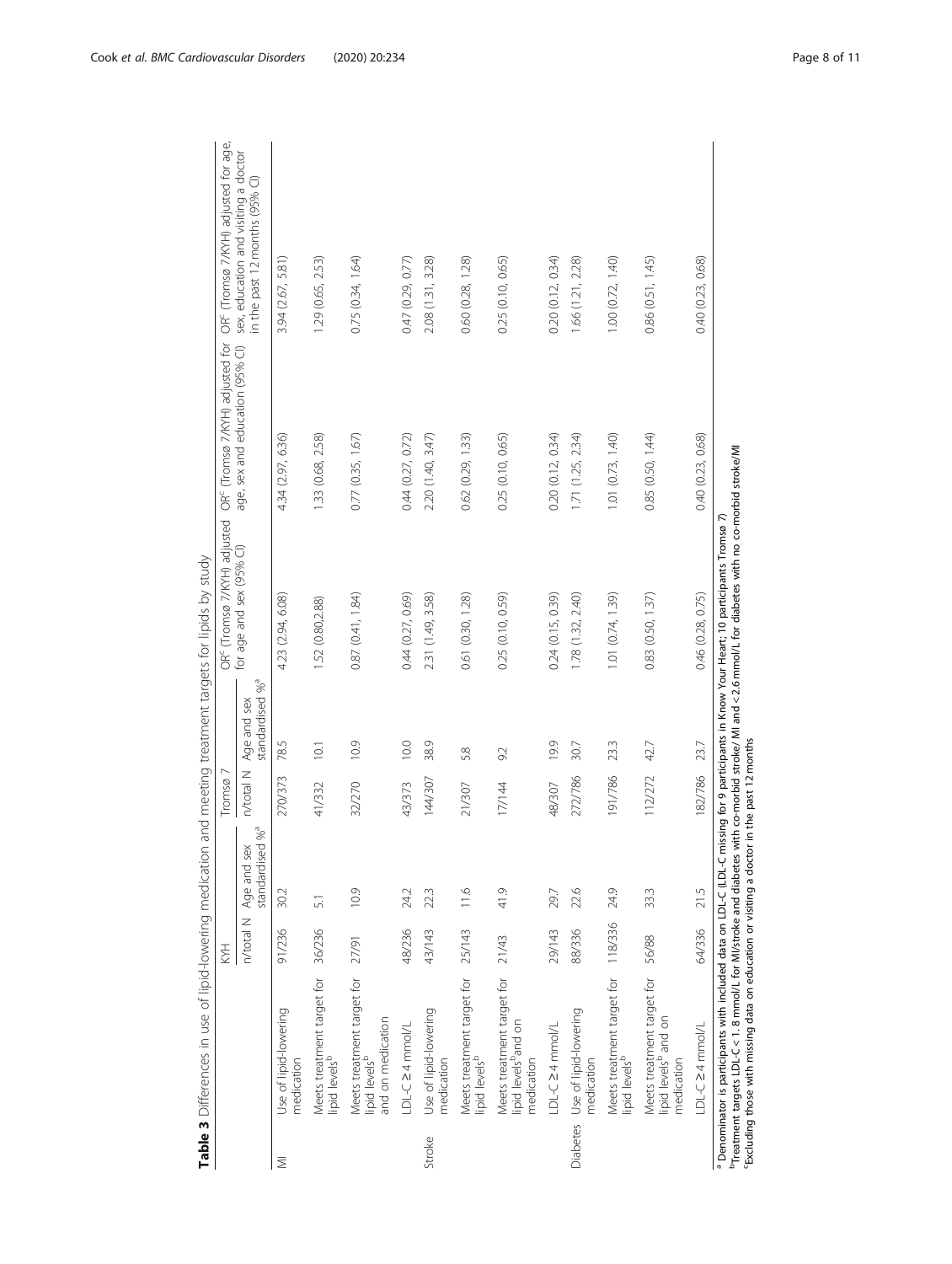<span id="page-8-0"></span>

|                  |                                                                                | HXX       |                                            | Tromsø $7$ |                                            | La Shiriki Maraya mahali ya mata wa kati ya kati ya kati ya kati ya kati ya kati ya kati ya kati ya kati ya kati ya kati ya kati ya kati ya kati ya kati ya kati ya kati ya kati ya kati ya kati ya kati ya kati ya kati ya k<br>OR <sup>c</sup> (Tromsø 7/KYH) adjusted | OR <sup>c</sup> (Tromsø 7/KYH) adjusted for | OR <sup>c</sup> (Tromsø 7/KYH) adjusted for age,                       |
|------------------|--------------------------------------------------------------------------------|-----------|--------------------------------------------|------------|--------------------------------------------|--------------------------------------------------------------------------------------------------------------------------------------------------------------------------------------------------------------------------------------------------------------------------|---------------------------------------------|------------------------------------------------------------------------|
|                  |                                                                                | n/total N | standardized % <sup>a</sup><br>age and sex | n/total N  | standardized % <sup>a</sup><br>age and sex | for age and sex (95% CI)                                                                                                                                                                                                                                                 | age, sex and education (95% CI)             | sex, education and visiting a doctor<br>in the past 12 months (95% CI) |
| ₹                | Use of antihypertensive<br>medication                                          | 193/239   | 69.7                                       | 252/375    | 70.9                                       | 0.56(0.37, 0.84)                                                                                                                                                                                                                                                         | 0.56 (0.37, 0.86)                           | 0.51 (0.33, 0.79)                                                      |
|                  | Meets treatment target for 114/239<br>blood pressure <sup>b</sup>              |           | 51.8                                       | 255/375    | 76.3                                       | 2.44 (1.71, 3.48)                                                                                                                                                                                                                                                        | 2.74 (1.89, 3.99)                           | 2.60 (1.77, 3.82)                                                      |
|                  | Meets treatment target for<br>blood pressure <sup>p</sup> and on<br>medication | 90/193    | 38.7                                       | 168/252    | 77.5                                       | 2.34 (1.56, 3.52)                                                                                                                                                                                                                                                        | 2.77 (1.80, 4.28)                           | 2.71 (1.74, 4.21)                                                      |
|                  | SBP 2160 mmHg or DBP<br>$2100$ mmHg                                            | 43/239    | 15.9                                       | 26/375     | 60                                         | 0.35 (0.20, 0.59)                                                                                                                                                                                                                                                        | 0.33 (0.19, 0.58)                           | 0.37(0.21, 0.65)                                                       |
| Stroke           | Use of antihypertensive<br>medication                                          | 115/141   | 78.4                                       | 147/308    | 38.3                                       | 0.21(0.13, 0.34)                                                                                                                                                                                                                                                         | 0.20(0.12, 0.34)                            | 0.18(0.11, 0.31)                                                       |
|                  | Meets treatment target for<br>blood pressure <sup>b</sup>                      | 62/141    | 49.5                                       | 207/308    | 69.6                                       | 2.62 (1.72, 3.99)                                                                                                                                                                                                                                                        | 2.66 (1.71, 4.13)                           | 2.68 (1.72, 4.18)                                                      |
|                  | Meets treatment target for<br>blood pressure <sup>b</sup> and on<br>medication | 44/115    | 38.1                                       | 95/147     | 74.1                                       | 3.08 (1.83, 5.18)                                                                                                                                                                                                                                                        | 3.48 (1.99, 6.08)                           | 3.47 (1.98, 6.10)                                                      |
|                  | SBP 2160 mmHg or DBP<br>$2100$ mmHg                                            | 30/141    | 12.8                                       | 12/308     | 2.6                                        | 0.16(0.08, 0.32)                                                                                                                                                                                                                                                         | 0.15(0.07, 0.32)                            | 0.16 (0.08, 0.32)                                                      |
| Diabetes         | Use of antihypertensive<br>medication                                          | 277/339   | 72.2                                       | 387/790    | 45.5                                       | 0.25(0.18, 0.34)                                                                                                                                                                                                                                                         | 0.26 (0.19, 0.36)                           | 0.24(0.17, 0.34)                                                       |
|                  | Meets treatment target for 171/339<br>blood pressure <sup>b</sup>              |           | 51.9                                       | 479/790    | 63.9                                       | 1.42 (1.08, 1.86)                                                                                                                                                                                                                                                        | 1.39 (1.05, 1.85)                           | 1.34(1.01, 1.79)                                                       |
|                  | Meets treatment target for<br>and on medication<br>blood pressure <sup>b</sup> | 138/277   | 53.5                                       | 217/387    | 57.9                                       | 1.28 (0.93, 1.78)                                                                                                                                                                                                                                                        | 1.28 (0.90, 1.80)                           | 1.25(0.88, 1.77)                                                       |
|                  | SBP 2160 mmHg or DBP<br>2100 mmHg                                              | 67/339    | 17.6                                       | 48/790     | 5.2                                        | 0.29(0.19, 0.44)                                                                                                                                                                                                                                                         | 0.29(0.19, 0.44)                            | 0.31 (0.20, 0.48)                                                      |
| a Donominator is | participante with data                                                         |           | moneurad blood proc                        |            |                                            | voltaireine fan Energie Valle Hoalt Energie en de Trouwe Theodo                                                                                                                                                                                                          |                                             |                                                                        |

chindy Table 4 Differences in use of antihypertensive medications and meeting treatment targets for blood pressure by study for blood precure by  $\frac{1}{4}$ ن<br>نه  $\frac{4}{3}$  $\frac{1}{2}$  $\tilde{\zeta}$ Table 4 Diffe

Denominator is participants with data on measured blood pressure (missing for 5 participants Know Your Heart; 5 participants Tromsø 7)

° Denominator is participants with data on measured blood pressure (missing for 5 participants Know Your Heart; 5 participants Tromsø 7)<br><sup>b</sup>Treatment target for blood pressure SBP < 140 mmHg and DBP < 90 mmHg for MI/strok  $\mathbb{T}$ reatment target for blood pressure SBP < 140 mmHg and DBP < 90 mmHg for MI/stroke and no co-morbid diabetes/ diabetes with no comorbid stroke/MI or SBP < 130 mmHg and DBP < 80 mmHg for diabetes with co-morbid stroke or MI/ stroke with comorbid diabetes

cExcluding those with missing data on education or visiting a doctor in the past 12 months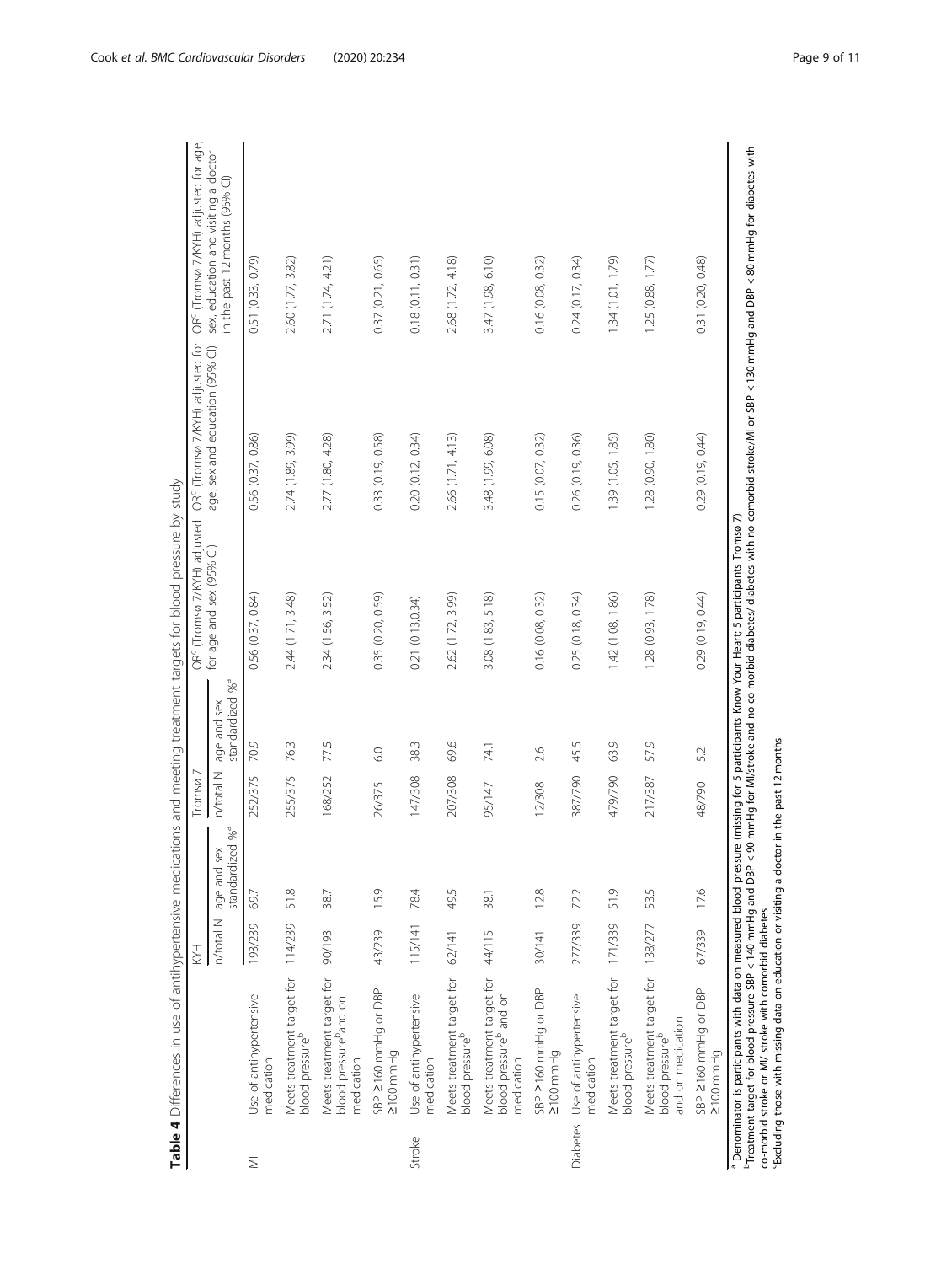<span id="page-9-0"></span>lower sensitivity for stroke and diabetes than MI [\[17](#page-10-0)–[21\]](#page-10-0). While lower sensitivity of self-report means we may have missed some participants eligible for inclusion this is unlikely to have affected the results unless the people excluded differed substantially in terms of medication use and control from those included in the two studies and under-reporting of disease status differed by study. The sensitivity analyses with more specific case definitions found the results were robust, although it should be noted that they had even lower power than the main study due to the smaller sample size when restricting to those identified with a stricter case definition.

Here we did not have the capacity within the data to determine stroke sub-types. There is debate about the use of statins following haemorrhagic stroke [\[22,](#page-10-0) [23](#page-10-0)], therefore different proportions of stroke sub-type within the studies could have impacted on subsequent medical management with lipid-lowering medication. However the consistent finding of differences across all three conditions suggests we have identified a fundamental difference in pharmacological management. Similarly we did not have data on contraindications for medication use (statin intolerance, hyperkalemia), however unless there are large differences in the populations in prevalence of contraindications this is very unlikely to have affected the study results.

Finally, participants were recruited from two cities in Russia and one in Norway so the findings cannot be considered representative of the whole of each country.

#### Conclusions

In conclusion we have found that among people with a selfreported history of MI there was a lower level of use of lipidlowering medications in the Russian compared to Norwegian study. In contrast we found higher levels of use of antihypertensive medications in the Russian study but also that less participants met treatment targets for blood pressure. Treatment to target for total cholesterol was poor in both Russian and Norwegian studies. Further work should investigate what factors are responsible for this seeming paradox and how management of modifiable risk factors for secondary prevention could be improved.

#### Supplementary information

Supplementary information accompanies this paper at [https://doi.org/10.](https://doi.org/10.1186/s12872-020-01513-1) [1186/s12872-020-01513-1](https://doi.org/10.1186/s12872-020-01513-1).

Additional file 1: Table S1. Sensitivity analysis of findings with more specific case definition of diabetes. Table S2. Sensitivity analysis of findings with more specific case definition of MI for KYH study

#### Abbreviations

ATC code: WHO international anatomical therapeutic chemical code; CVD: Cardiovascular disease; DBP: Diastolic blood pressure; KYH: Know your heart; LDL-C: Low density lipoprotein cholesterol; MI: Myocardial infarction; SBP: Systolic blood pressure

#### Acknowledgements

We would like to thank Professor Sarah Wild for advice on treatment guidelines for blood pressure in people with diabetes. The publication charges for this article have been funded by a grant from the publication fund of UiT The Arctic University of Norway.

#### Authors' contributions

1) Study conception and design: SC, LAH, AEE, DAL; 2) Data collection Tromsø 7 and Know Your Heart: LAH, AEE, HS, MV, AVK, SM, DAL; Design and analysis of laboratory calibration study: OI DAL 3) Data analysis: SC; 4) Manuscript writing: SC 5) Interpretation: SC, LAH, AEE, MM, AK, KB, OI, HS, AVK, SM, DAL 6) Editing and Reviewing: All authors. All authors read and approved the final manuscript.

#### Funding

The Know Your Heart (KYH) study is a component of International Project on Cardiovascular Disease in Russia (IPCDR) and funded by Wellcome Trust Strategic Award [100217], UiT The Arctic University of Norway (UiT), Norwegian Institute of Public Health, and Norwegian Ministry of Health and Social Affairs. Funding for the Tromsø Study was obtained from UiT The Arctic University of Norway, Northern Norway Regional Health Authority, Ministry of Health and Care Services, Norwegian Research Council, and various public and charity research funds in Norway. The funding bodies have no role in the design of the study, data collection, analysis, interpretation of data, or in writing the manuscript.

#### Availability of data and materials

The data that support the findings of this study are available from Know Your Heart and The Tromsø Study, but restrictions apply to the availability of these data, which were used under license for the current study, and so are not publicly available. Data from the Know Your Heart Study are however available from the authors upon reasonable request with permission of Know Your Heart [\[24\]](#page-10-0). For The Tromsø Study, data are available subject to scientific and ethical approval of a study protocol [\[25\]](#page-10-0).

#### Ethics approval and consent to participate

This research complies with the Declaration of Helsinki. The Know Your Heart study was approved by the ethical committees of ethics committees of the London School of Hygiene & Tropical Medicine (approval number 8808 received 24.02.2015), Novosibirsk State Medical University (approval number 75 approval received 21/05/2015), the Institute of Preventative Medicine, Novosibirsk (no approval number; approval received 26/12/2014), and the Northern State Medical University, Arkhangelsk (approval number 01/01–15 received 27/01/2015). The Tromsø 7 study was approved by the Regional Committee of Medical and Health Research Ethics (REC North) and the Norwegian Data Protection Authority. Informed written consent to take part was provided by participants in both studies.

#### Consent for publication

Not applicable.

#### Competing interests

Henrik Schirmer has received an unrestricted research grant from Astra Zeneca and lecture fees from Astra Zeneca, MSD, Novartis and Sanofi Aventis.

#### Author details

<sup>1</sup>Department of Community Medicine, UiT The Arctic University of Norway, 9037 Tromsø, Norway. <sup>2</sup>Department of Health Services Research and Policy London School of Hygiene & Tropical Medicine, 15-17 Tavistock Place, London WC1H 9SH, UK. <sup>3</sup>Department of Medical Statistics, Informatics and Health Economics, Medical University of Innsbruck, Schöpfstraße 41/1, A-6020 Innsbruck, Austria. <sup>4</sup>National research center for preventive medicine Moscow, Russian Federation 101990. <sup>5</sup> Akershus University Hospital, 1478 Lørenskog, Norway. <sup>6</sup>Institute of Clinical Medicine, University of Oslo, 0318 Oslo, Norway. <sup>7</sup>Research Institute of Internal and Preventive Medicine, Branch of Institute of Cytology and Genetics, Siberian Branch of the Russian Academy of Sciences, Novosibirsk, Russian Federation 630090. <sup>8</sup>Northern State Medical University, Arkhangelsk, Russian Federation 163000. 9 Novosibirsk State Medical University, Russian Ministry of Health, Novosibirsk, Russian Federation 630091.<sup>10</sup>Department of Non-Communicable Disease